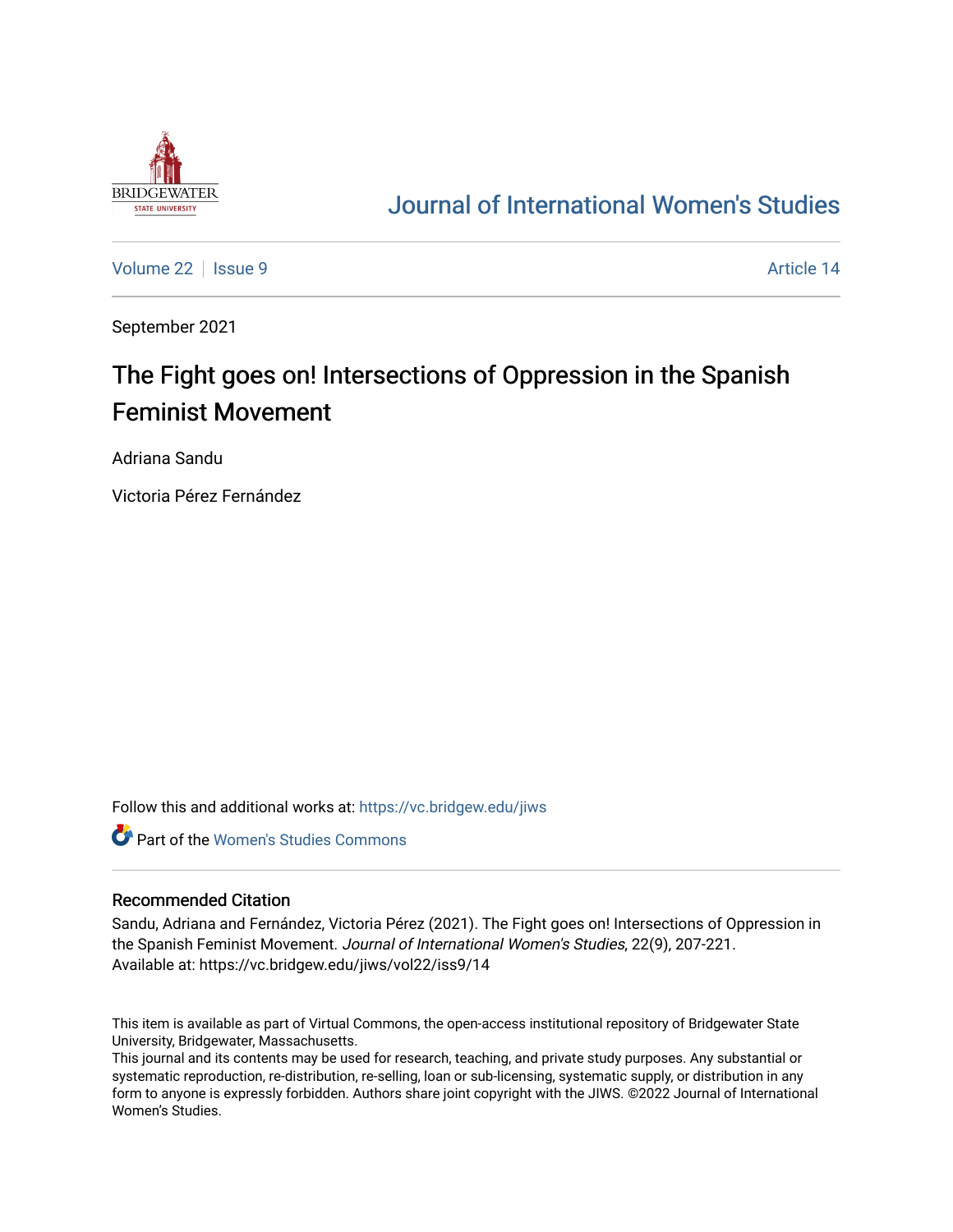Sandu and Fernández: The Fight goes on! Intersections of Oppression in the Spanish Feminist Movement

This journal and its contents may be used for research, teaching and private study purposes. Any substantial or systematic reproduction, re-distribution, re-selling, loan or sub-licensing, systematic supply or distribution in any form to anyone is expressly forbidden. ©2021 Journal of International Women's Studies.

#### **The Fight goes on! Intersections of Oppression in the Spanish Feminist Movement**

By Adriana Sandu<sup>[1](#page-1-0)</sup>, Victoria Pérez Fernández<sup>[2](#page-1-1)</sup>

#### **Abstract**

This article provides a critical exploration of alliances amongst women's groups within the feminist movement in Spain during and prior to the International Women's Day strike on the 8<sup>th</sup> of March, 2018. The main focus of the article is on the Spanish feminist fight against gender violence, aiming to understand how this debate is framed, who makes the claims, and what structural inequalities are being preserved in this process. Following on from previous work on this topic, it aims to identify positions of power and privilege within the feminist movement in Spain. Drawing on social movement theory as well as intersectionality theory, it examines activism, participation and voice in the preparation of the strike. Using critical frame analysis, this article offers a critique to meanings of participation, voice and sisterhood solidarity as represented in the discourse, focusing on two cases of gender violence that drew media attention in Spain in 2018. It attempts to capture voice and representation as illustrated in various online campaigns and national media in response to these cases. The analysis shows that the mainstream feminist discourse in Spain still lacks key mechanisms to include ethnic minority and migrant women. The article suggests that new alliances need to develop inside the Spanish feminist movement, to reach across the divides of class, religion, ethnicity, country of origin, disability and sexuality and develop inclusive policies for all women.

*Keywords:* International Women's Day, Spanish feminism, Ethnic minorities, Strike participation.

#### **Introduction**

In March 2018, Spain was the focus of international media attention due to a historically unprecedented feminist mobilisation during the strike and protests organised on the International Women's Day (IWD) of 8<sup>th</sup> of March. (New York Times, 2018; El País, 2018a; b; The Guardian, 2018; Le Monde, 2018). Prior to the event, approximately 400 mainstream feminist groups formed a coalition called Commission 8M, which coordinated events and protests across Spain. The Commission published a Manifesto (8M), stating key political claims on issues such as gender violence and gender equality. Nonetheless, the international media attention failed to observe the lack of representation of ethnic minority groups within the feminist movement. In Madrid, for

<span id="page-1-0"></span><sup>&</sup>lt;sup>1</sup> Adriana holds a PhD from Syracuse University, in the US. For the past 15 years Adriana's research has focused on issues of social justice linked to gender, ethnicity and migration. Her methodological interests include feminist approaches, giving voice to marginalized women through biographies and visual narratives. Currently a senior lecturer at Anglia Ruskin University in the UK, Adriana is involved in doctoral supervision, teaching and research. Currently she is working on projects supporting the inclusion of women refugees in the East of England.

<span id="page-1-1"></span><sup>&</sup>lt;sup>2</sup> Victoria holds a MA in Gender and Development from the Institute of International Development in the UK. She first graduated from International Relations from the Complutense University of Madrid. Her interest and experience with feminist issues in Spain has influenced her choice of topics while doing her MA in the UK. Victoria is working in London within the charity sector, connecting organizations with community projects and supporting grassroots initiatives in community campaigns across the UK'.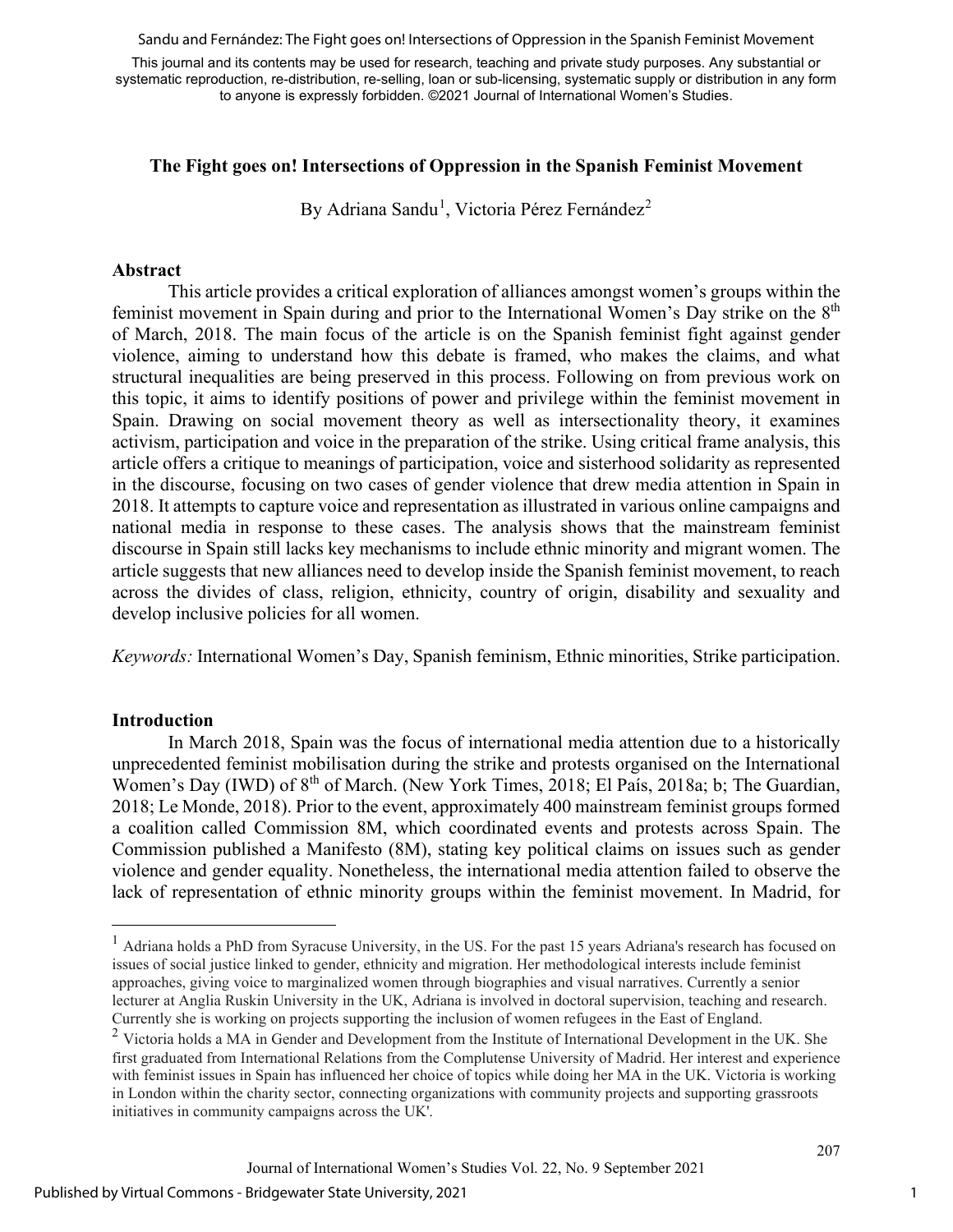example, Afroféminas, a black feminist organization, explained that they did not take part in the IWD strike because they did not feel represented by the strike's manifesto, or by the Spanish mainstream feminist discourse in general (2018a).

Ten years after similar critiques were raised in relation to representation within the Spanish feminist movement (Predelli et al., 2012; Sandu 2013), this paper stresses that new strategies need to be identified for including minority women in the feminist debate. Representation of ethnic minority and immigrant women has been problematic in Spain for many years, especially in relation to political participation in developing gender equality policies or legislative measures to address gender violence. The first law issued to address gender violence, enacted in 2004, makes little reference to immigrant and ethnic minority women (Sandu, 2013). This article follows up from previous critiques of the Spanish feminist movement, examining whiteness and sisterhood solidarity in Spain (Predelli et al, 2012; Sandu 2013) and argues that inclusion and representation of minority women in the majority women's feminist debate is still problematic. Similar to the second wave feminist critique of mainstream feminist movements representing mainly white, middle class women, the Spanish feminist discourse in Spain speaks for middle-class, white women, with an acute lack of representation of ethnic and minority women within the movement (Mbomío, 2018; Afroféminas, 2018b, Sandu 2013).

The first part of the article provides a background, highlighting aspects of political influence that hindered or facilitated the fight against gender violence in the last 30 years. It will also discuss issues of frame alignment and movement participation drawing on social movement theory (McAdams and Scott 2005; Snow & Benford 1988; 2000) as well as intersectionality theory (Collins, 2000; Crenshaw, 1989; 1991) to highlight women's different types of oppressions.

The second part of the article describes the methodology used. We used critical frame analysis, as developed by Bacchi (1999, 2005) in 'What's the problem represented to be?' (WPR). Frame alignment and movement participation refer to both opportunities and constraints to take part in particular discourses and debates. The WPR approach highlights how the debate continues to be framed and by whom and allows us to see who is left out of these debates. We examined articles published online in Spain during and after the campaign, using a wide range of sources. Paying attention to representation in the media will allow us to understand how ethnic minority women are positioned within the wider Spanish feminist movement. The aim is to highlight the dynamic within the feminist movement in Spain, trying to understand why structural inequalities still exist in contemporary debates.

The discussion and analysis will constitute the third part of the paper. It will focus on meanings attributed to sisterhood solidarity as evoked through the events that occurred in early 2018 when two cases of gender violence re-ignited the feminist movement in Spain, leading to the feminist strike. We then conclude that new ways are needed to improve alliances and cooperation among women within the Spanish feminist movement, to include a diverse set of feminist practices along with the traditional fight against patriarchy.

#### **Political Influence in the Spanish Feminist Movement**

In the last three decades, the development of gender policies in Spain has been influenced by the two major political parties. Under the Spanish Socialist Labour Party (PSOE) a strong gender machinery developed as part of the state feminism, widely promoting gender equality policies in Spain (Bustelo, 2009; 2016). Several women-friendly institutions were created, such as the Women's Institute, (*Instituto de la Mujer*). This marked the beginning of the institutionalisation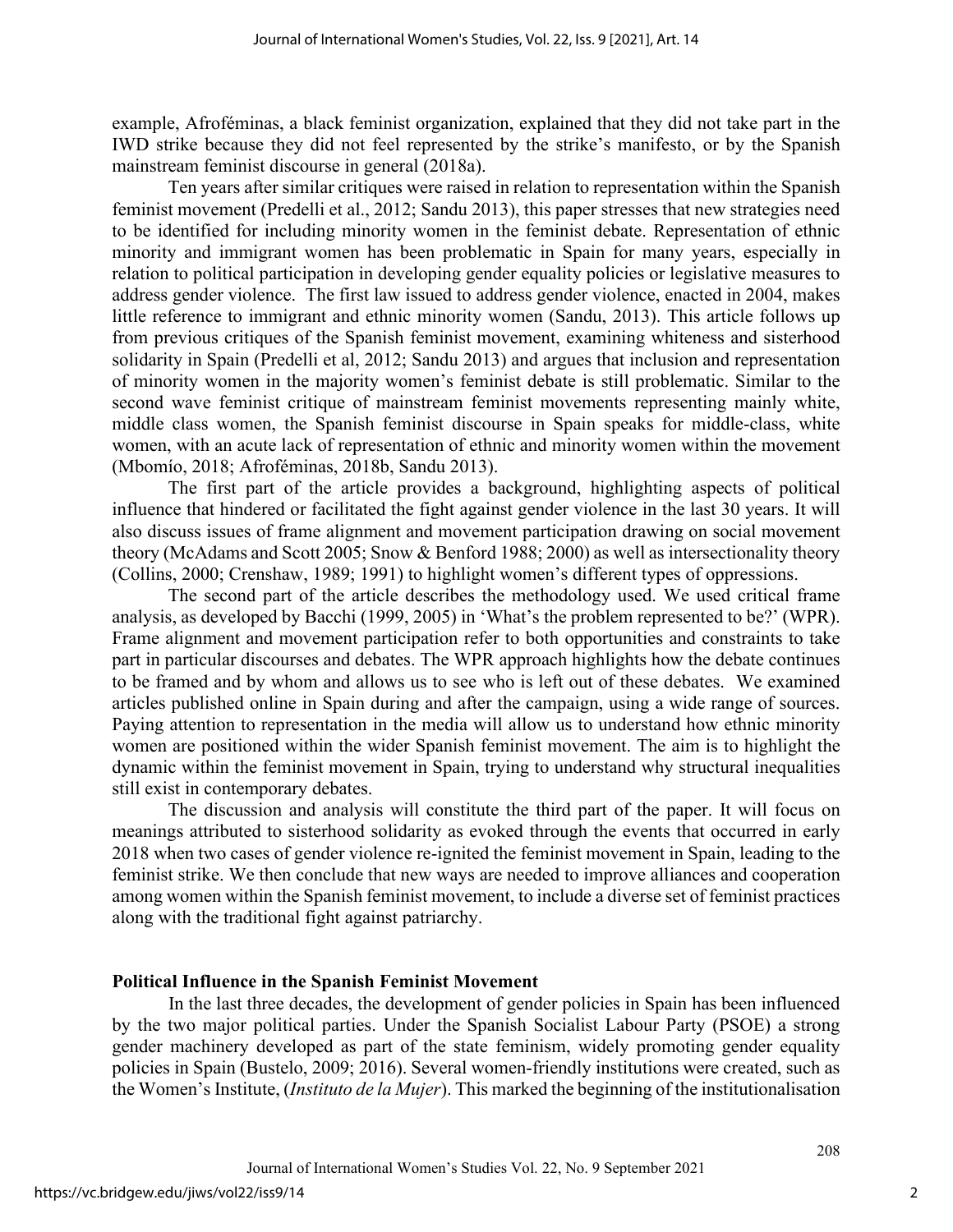of the women's movement in 1983 (Threlfall, 2007). Following Spain's accession to the European Union in 1986, Spanish gender policies and the women's movement continued to grow. After the creation of the European Women's Lobby in 1990, the Spanish European Women's Lobby (CELEM) was created in March 1993, as an umbrella organisation, funded mainly with European money (Sandu at al., 2009).

During the conservative years through the 1990s, improvements on gender equality issues were slow. State feminism continued to develop only when the socialist government returned to power (2004 through 2011). Several achievements to women's rights were enacted then, such as parity government – the first time for complete parity in the Spanish Cabinet; reforms of the Civil Code allowing homosexual marriage (July 2005), the National Equality Law (2007) and changes to Female Genital Mutilation law (2003). Among the most important achievement was the development of the Gender Violence Law (1/2004). After being re-elected in 2008, the socialist government continued to develop gender policies in Spain, including changes to the muchcontested abortion law (2010) (Sandu, 2013). However, after the conservative government (Partido Popular, PP) followed in 2011, many of the PSOE's achievements have been slowly disappearing (Bustelo, 2016: 110). PP has been also been attempting to undermine the law fighting gender violence, another for gender equality and one for LGBT rights, arguing these all discriminate against men (Euroactiv, 2019). The standstill gender equality policies during the PP years, especially the attempt to replace the 2010 abortion law by a more restrictive one, has in fact sparked the 2018 IWD feminist movement leading to strikes and protests all over the country (El País, 2018b). Street protests in Madrid captured the international media attention as the first nationwide women's strike for gender equality was called. Similar demonstrations were held in over 200 other Spanish cities.

#### **Theories of Social Movement and Intersectionality**

This article draws on social movement theory discussing issues of frame alignment and movement participation (McAdams and Scott 2005; Snow & Benford 1988). It also uses intersectionality theories to critique the Spanish feminist movement and its use of sisterhood solidarity, which fails to identify the complex and diverse experiences of minority women that often lead to multiple points of oppression (Collins,2000; Crenshaw, 1989, 1991).

Collective action frames vary depending on how exclusive or inclusive they are in relation to the number of ideas they incorporate and articulate as part of a discourse. When collective action frames are inclusive or flexible enough, they act as "master frames". The level of inclusion of master frames also determines if they change or stay the same (Snow & Benford, 2000: 614). When a master frame is not inclusive enough or inconsistent it can lead to visible contradictions among beliefs and claims, or to contradictions between the frame and the tactical actions, i.e. contradictions between what the social movement says and does (Snow and Benford, 2000: 619). This is linked to what Bacchi (1999) calls problem representation. Migrant and ethnic minority women's identities cross the boundaries of traditionally accepted dynamics, and the complexity of their experience seems to be neglected when gender violence is discussed within the Spanish women's movement. They stand at a focal point of exclusion, where ethnicity/race and gender, and nationality/immigration status intersect, forming a similar 'matrix of oppression' to what Collins (2000) described for black women in the United States. Similarly, majority women activists in Spain continue to focus only on certain dimensions of feminism, challenging the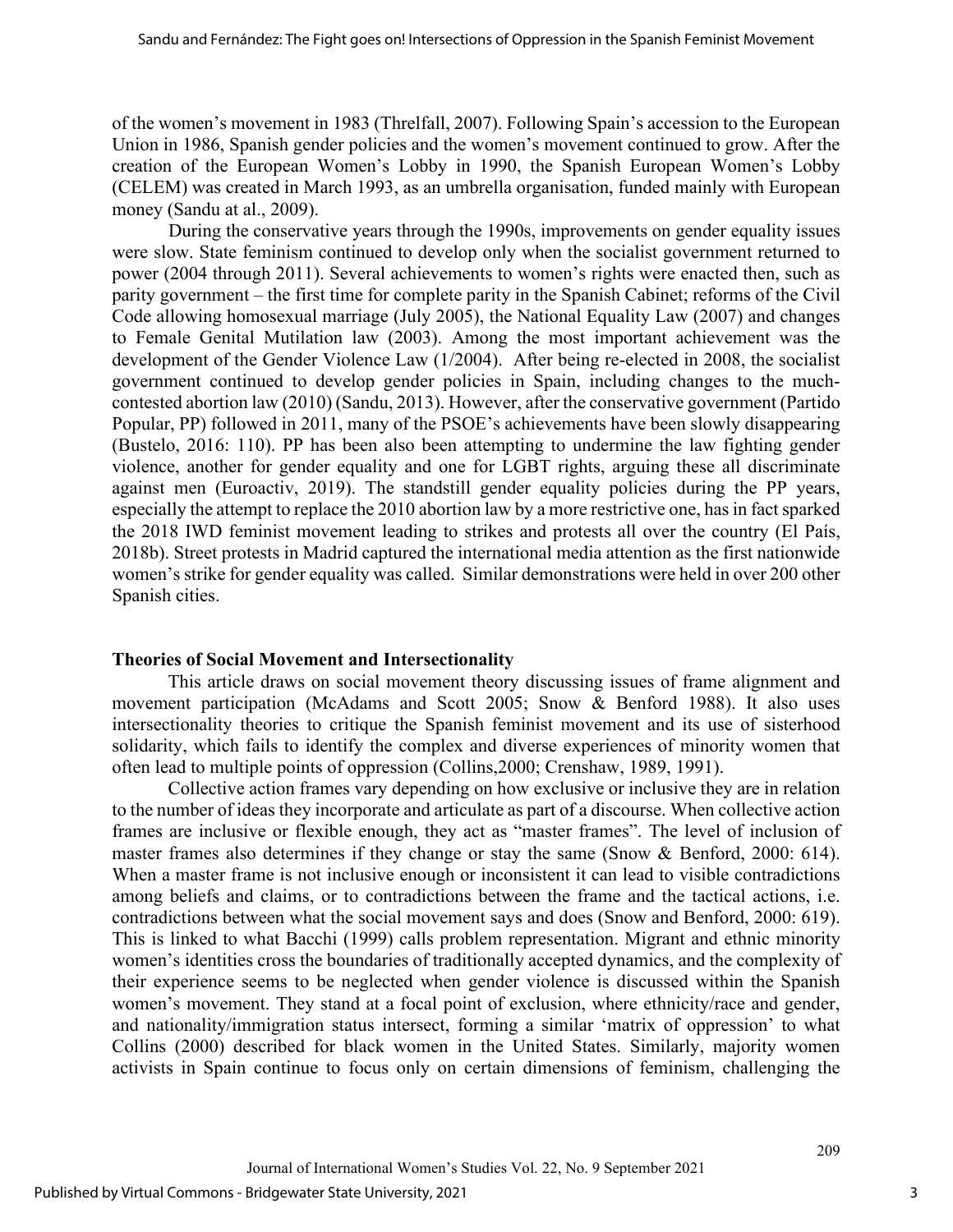subordination of women or gender hierarchies (Mazur, 2008), without intersecting them with race, class or other inequalities women experience (Sandu 2013).

Gender studies research in Spain have been focused on three main topics: gender discrimination in the labour market, violence against women, and queer issues, mostly written in relation to majority women, with the exception of a few studies that critique the lack of voice and representation of ethnic and migrant women in the majority women debate (Predelli et al. 2012, Sandu 2013). Although ethnic minority women started organizing in different groups in the 1980s, their demands are rarely found in the Spanish feminist academic literature, which tends to represent them as victims (Campani et. al., 2006) or regarding their position in the labour market, as part of the low-paid, low-skill sector, such as domestic care or the underground economy (Gil, 2011; Goñalons Pons& Marx Ferree 2014). These studies also draw attention to the discrimination they face in their everyday life, due to an unequal power relationship in these jobs. Some scholars, such as Bustelo (2009, 2016), Mendez Platero (2007), Expósito Molina (2012) and Forest and Mendez Platero (2008) identify the need for an intersectionality approach to designing and implementing gender policies, with a focus on the needs of ethnic minority and migrant women. This article is aiming to identify points of resistance within the movement and understand where these alliances can begin to be formed. The next section will discuss our methodological approach.

#### **Methodology**

To understand the current dynamic of the feminist discourse and the different interpretations of gender equality within this discourse, we looked at how migrant and ethnic minority women are represented in the social media (blogs, campaign websites) and on national media (newspapers, magazines). We used a wide range of secondary data, based on documents available online. The main document that we analysed is the feminist Manifesto (8M), designed by 400 feminist groups prior to  $8<sup>th</sup>$  of March 2018. It states the key claims underpinning the feminist strike in Spain. While this was not a systematic review of all media reports for this period, we used the following inclusion criteria for selecting the media articles: date (we selected articles published between January and June 2018); geographic location (Spain); type of publication (nonpeer review articles, news, reports in the mainstream media and feminist magazines); topic (cases of gender violence in Spain and the media debates following those cases).

Articles from a selection of feminist online magazines were included, for example *Pikara Magazine,* considered to be one of the most diverse feminist platforms. The magazines were scanned regularly during the time of data collection to identify key elements of the feminist discourse, debates and key actors involved in the campaign. Online forums represent an increasingly active space for dialogue among feminist activists in Spain. The contributors are usually the readers but also activists or journalist. We used key terms such as ethnic minority, otherness, and sisterhood solidarity; also, we payed attention to silences in these debates.

News articles were examined as they appeared on national online forums; national newspapers such as El Pais, El Mundo, El Diario, especially those reporting on gender violence and any subsequent debates, protests and events related to the Spanish feminist movement. We paid attention to language used in relation to intersectionality, in particular participation and voice of ethnic minority women. As previous research shows intersectionality is rarely understood by the mainstream feminist discourse in Spain, which is mainly framed by majority (Spanish) women (Sandu 2013). This paper aims to understand the power structures within the feminist movement, especially those power relations that intercede in the claim-making process of ethnic majority and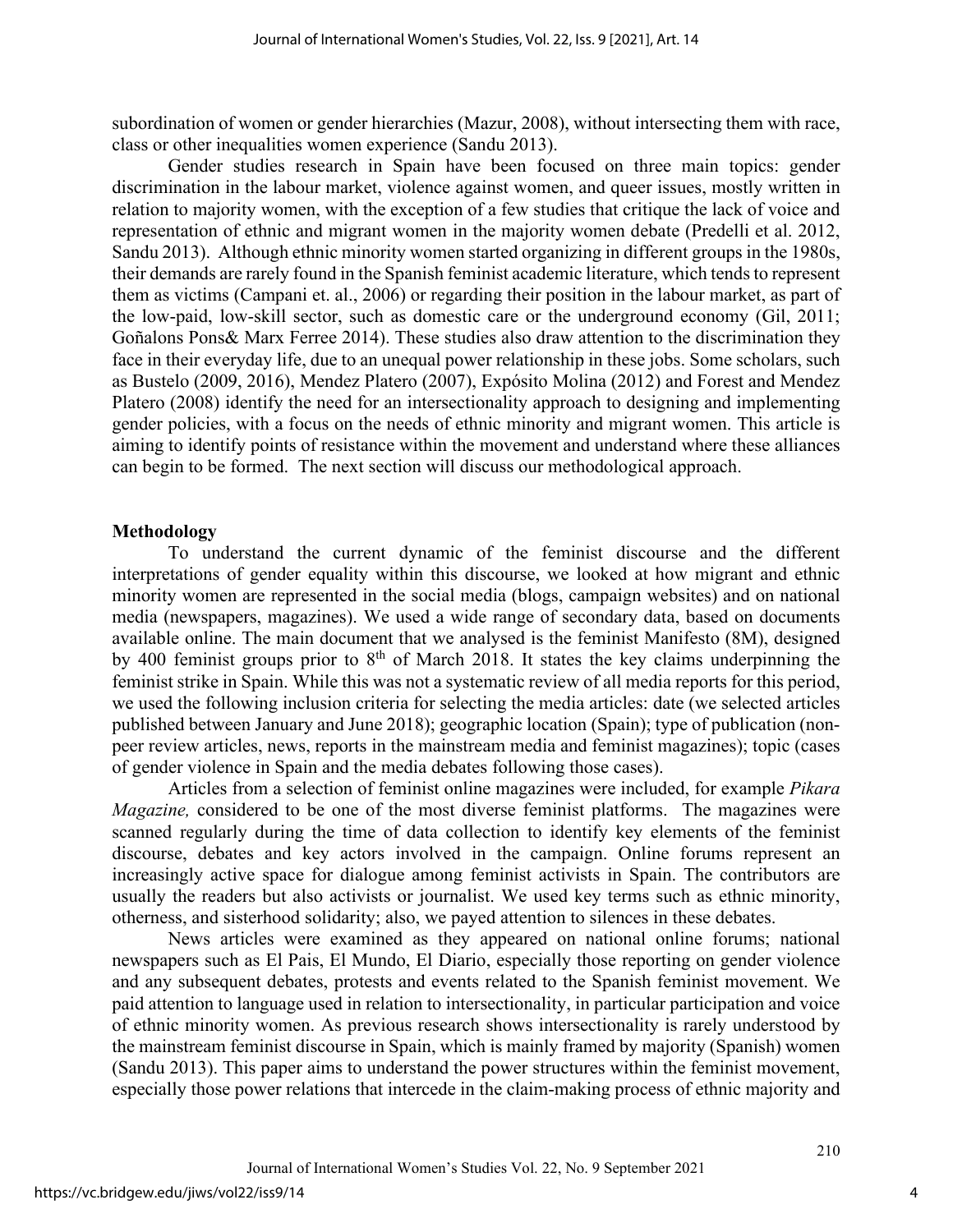minority women. Violence against women, including sexual violence and women's reproductive rights, is one of the most important subjects both in academic research and in political debates. Political influence enhanced the agency of majority women's claims, but it also revealed that class, ethnicity, disability, religion and sexual orientation are often presumed secondary to gender equality by majority women leading the women's movement (Sandu et. al. 2009: 27). In our analysis, we examined how notions of "sisterhood solidarity" as well as notions of "otherness" were represented in the media during the campaign and protests of 8M 2018 and discuss implications to representation and voice of ethnic minority women in the feminist movement.

#### **Discussion: The Manifesto 8M, Intersectionality and Sisterhood Solidarity**

The Manifesto 8M is the main document that states the claims underpinning the feminist strike in Spain. It reflects the political claims made by different women's organizations in Spain during the preparation of the feminist strike on 8<sup>th</sup> of March 2018. The Manifesto 8M comes with a 5-page long mission statement *(argumentario)*, which stresses the importance of the feminist strike as well as detailed political claims made by the women's movement in Spain. One of the main objectives of the Manifesto is to fight gender violence (Coordinadora feminista, 2018). It was developed by women from different political, social and educational backgrounds, as part of the new organisation that evolved prior to the event, called *Comisi*ó*n 8M*. The aim was to include all women, believed to be equal and sharing a common goal. At the start, they held two meetings with more than 400 women from different organizations from all over the country (El País, 2018b). However not all organizations were able to attend. June Fernandez, journalist and feminist activist, discussed how immigrant or ethnic minority women were not equally involved in the debate; more specifically she claims that they were not interviewed on the occasion of the strike. Issues of racism or trans people's rights are still understood as a different topic from feminist claims. The need to maintain an audience holds the mainstream media back from raising a voice for ethnic minority women's issues because they consider they are not easily explainable. June Fernande further argues that: "*it is not possible to explain what the patriarchy is and how it functions if we only take into account the interpretation of privileged and normative women"* (Pikara Magazine, 2018). Lucía Mbombio, journalist and feminist activist, also argues that:

> "*when the state speaks about "women", it refers to those who are white, cisgender and heteronormative, because for the rest of us there is always an adjective attached to it. We do not have the right just to be "women", but we are trans, Black, Latina… women"* (Pikara Magazine, 2018).

The 8M refers to sisterhood solidarity as its main tool to frame the action, asserting that "sisterhood is our weapon". Following on, it states that:

> *"the feminist Spanish strike is the continuation of a tradition of feminist activists, suffragists and unionists that were part of the Spanish history, from the ones who fought in the Spanish Civil War against the dictatorship to those who struggled against colonialism and were involved in the anti-imperialists battles"[3](#page-5-0) (Coordinadora Feminista, 2018).*

<span id="page-5-0"></span><sup>3</sup> Authors' translation.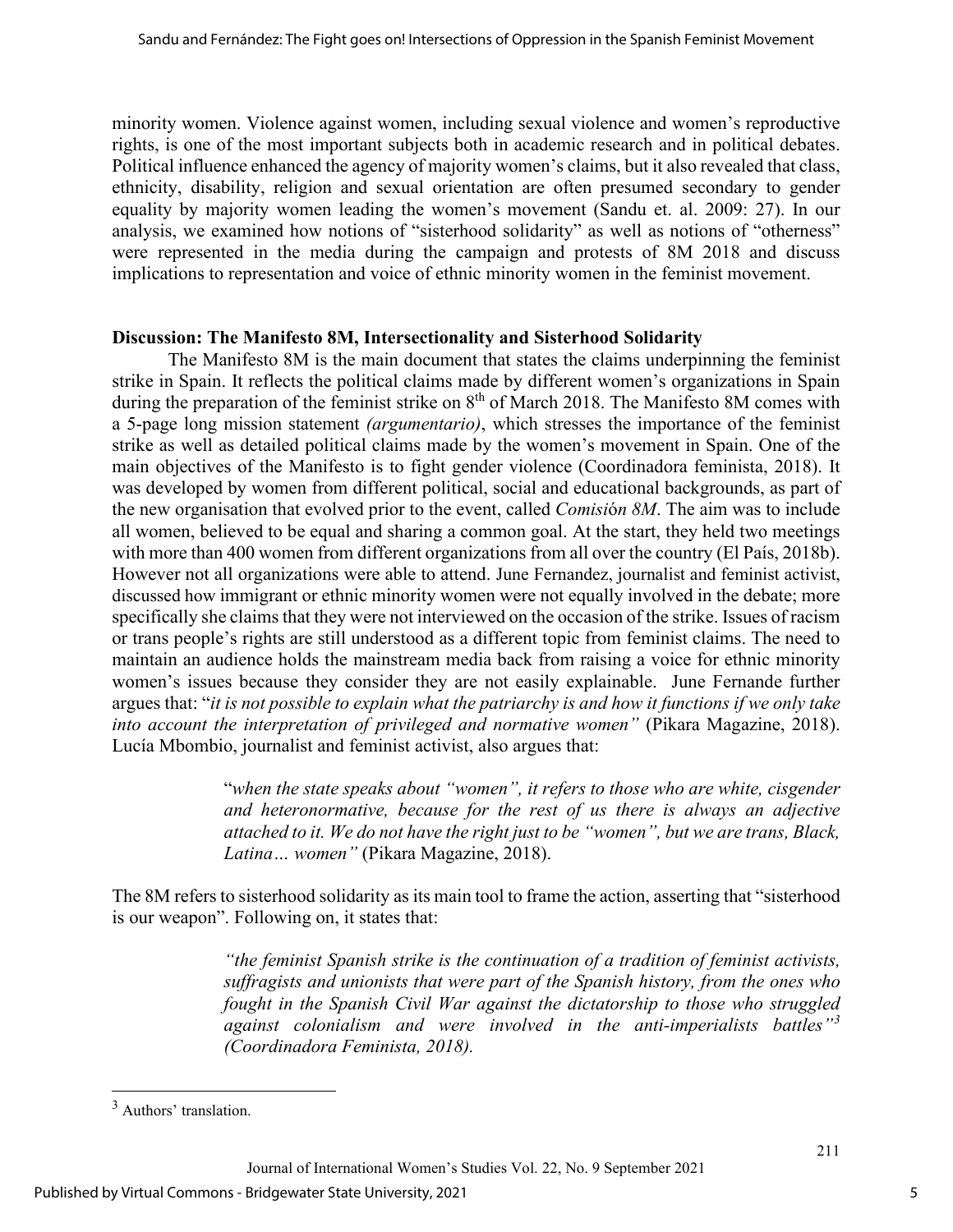This statement creates a tension from the onset, as a discourse based on history immediately excludes women whose roots are elsewhere. The concept of "sisterhood" emerged during the second wave feminist movement to appeal for the creation of solidary ties among women, independently of their differences. Sisterhood solidarity draws on the assumption that women's shared experiences and common interests overcome other life experiences. However, this concept ignores the complexity and plurality of identities as discussed by intersectional feminists such as Collins (2000) and Crenshaw (1989, 1991). Intersectionality theory is therefore useful in understanding how women position themselves with regard to each other.

The main vectors of oppression identified within the Manifesto are patriarchy and capitalism, with a clear approach to embrace sisterhood solidarity:

> *"Our identity is multiple, we are diverse. We live in the countryside and in the city, we work in the market and as caretakers. We are white, Roma, migrants, and women of colour. Our ages are diverse, and we are lesbians, trans, bisexual, inter, queer, straight… We are the ones who are still here, and we are the murdered ones, we are the incarcerated. We are all the women" (Coordinadora feminista, 2018).*

Intersectionality is partly adopted in the 8M, stating that being a woman is the first cause of poverty and that women are being punished for their diversity: 'precarity is worsened for those women who are older, immigrant or ethnic minority'. Other such statements are: "No woman is illegal. We say ENOUGH! to racism" (Manifesto 8M, Hacialahuelgafeminista, 2018).

However ethnic minority activists in the country have contested these claims for inclusion and argued that 8M lacks specificity and it thus conceals a clear claim about the intersection of gender, race, and class. For instance, Ayomide Zuri (Afroféminas, 2018b), speaks about the "amnesia" in the document in relation to domestic workers in Spain, who are mostly immigrant and/or ethnic minority women. Ayomide Zuri also points out other important issues that have been overlooked, such as the double burden that women of colour bear in situations of violence against women, as they are more likely to suffer it but less likely to be believed by the authorities. They also argue that the high percentage of ethnic and migrant women involved in prostitution and trafficking is not addressed by the feminist discourse in Spain (Afroféminas, 2018c). Migrant and ethnic minority women encounter additional difficulties when looking for jobs due to structural racism (United explanations, 2018). According to Paula Guerra, a Chilean feminist activist living in Madrid, racism is the main of form of oppression for immigrant and ethnic minority women in Spain, still represented as "the other". She claims that this is still an obstacle to accessing good jobs or even political influence (El Diario, 2018a).

Placing racism at the margins of the mainstream feminist discourse in the 8M Manifesto, reduces women diversity and renders the struggles of immigrant or ethnic minority women invisible. When mainstream feminist claims do not include class and race, it leaves out of the equation some key aspects of inequality, and thus crucial issues for ethnic minority women remain unresolved. Similarly, the main issues stated in the 8M overshadow aspects of the experience of migrant and ethnic minority women in relation to racism. Being silent in the debate excludes them from the writing process and their role in Spanish feminist activism becomes insignificant.

Despite the fact that sisterhood solidarity is mentioned in the 8M manifesto as one of its main goals, the way in which it is applied, suggests a hegemonic discourse, still embedded in universalist notions of sisterhood. It shows an attempt to unify the fight for gender equality, avoiding to explicitly show how this struggle includes many other experiences (Afroféminas,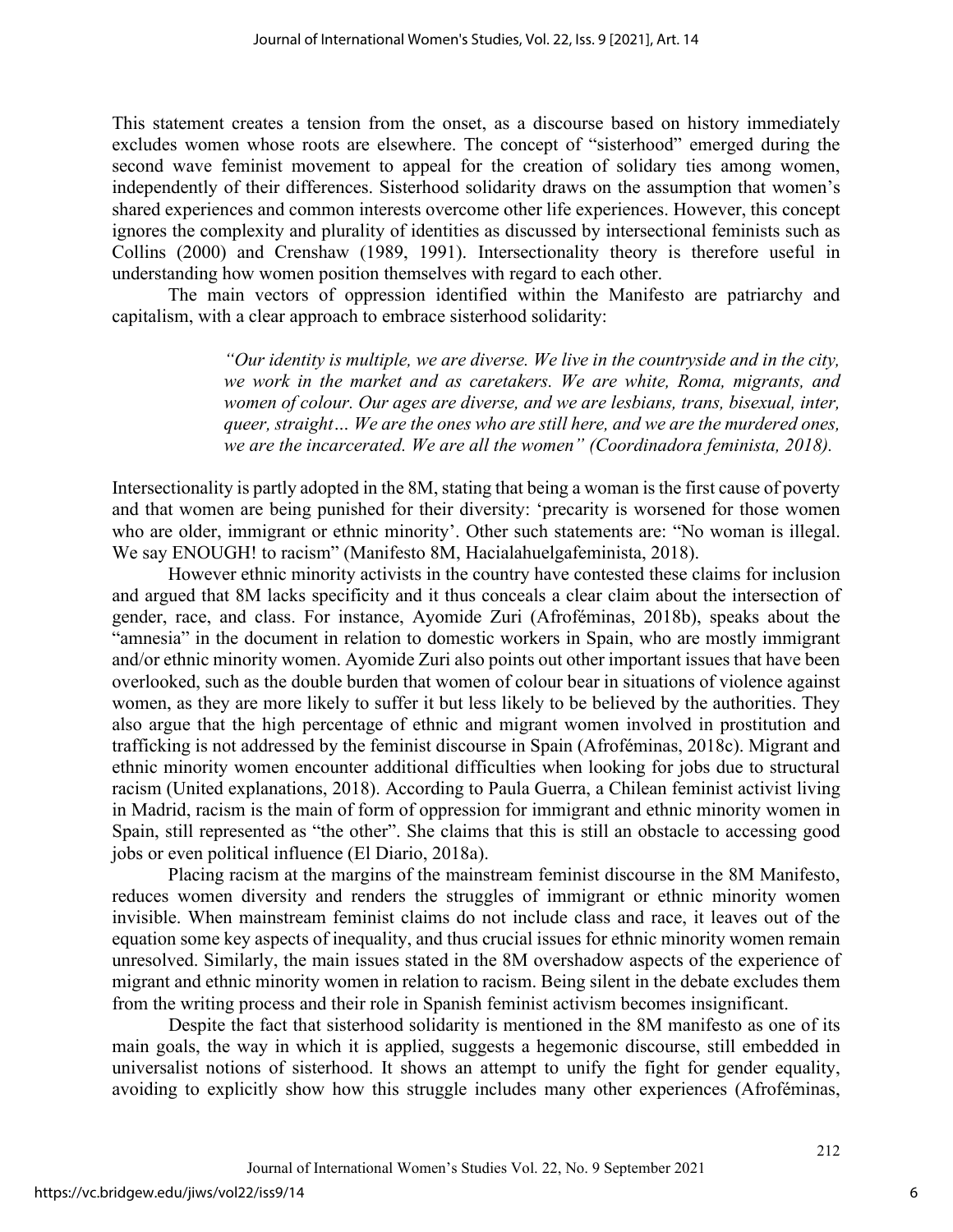2018). The manifesto does not reflect a full understanding of the interrelation among different aspects of inequalities, which according to Choo & Marx Ferree (2010) can further stress the influence racism has in gender and class discrimination. The concept of sisterhood thus becomes a "buzzword" (Cornwall, 2010), a word empty of meaning when it comes to mobilize and guide collective action in the political arena (Afroféminas, 2018c). When terms such as patriarchy or sisterhood are used without historical context and specification, assuming a universal applicability, it is also a way of silencing relations of dominance and exploitation (Mohanty, 1991: 67).

The feminist master frame is not sufficiently robust as it has been struggling to accommodate both racism and feminist issues. According to Snow & Benford (2000: 619) this shows that there are contradictions in the beliefs present in the master frame. Similarly, intersectionality is briefly reflected in the mainstream discourse, as shown in the Manifesto 8M. However, an intersectional approach is not reflected in the application of the movement and its tactical actions. Afroféminas (2018b), in their statement explaining why they were not participating in the feminist strike, argued that "despite the shy attempt of inclusivity in the 8M manifesto, facts are stronger than words, and the truth is that "the '*invisibility' of ethnic minority women now is almost absolute*". The reality of white middle-class women is used as the base of every analysis, whereas the reality of other groups of women, including women with disabilities, is treated as a separate issue (Morris, 1993: 58). This is also a common critique raised by ethnic minority women's groups in Spain. Both the Manifesto 8M and the campaign precluding the feminist strike are examples of how majority women are still the main actors in the framing process of gender issues. Issues affecting "the other" women seem to be external to the mainstream debate, such as those referring to female gender mutilation, but also gender violence within certain ethnic groups, for example within the Roma communities, being considered as something that is accepted (to a certain degree) by women in those communities (Sandu, 2013).

During the campaign of IWD March 2018, women working in the domestic service and care sector, who were not able to take part in the strike, were encouraged to hang their apron on the balcony, showing that they support the strike. Such action was supposed to show that "you are with us" (El Diario, 2018b). However, as previous critiques show, this is also a way to re-produce a discourse of "us versus them", making women whose personal experiences are affected by various axes of inequality, 'the others' (Mohanty, 1981; Collins, 2000, Yuval-Davis 2006). The march in Madrid also showed how the *"*us vs them*"* discourse was viewed by some ethnic minority women's organizations. Led by the Black Feminist association EFAE, there was a racialized divided section within the march in Madrid in which only women of colour, including trans and non-binary people, were allowed. This section was meant to show a protest within the protest against the structural racism in Spain and the invisibility of immigrant and ethnic minority women. The EFAE's tweet that created this section translates as: *"Ain't we women? The EFAE joins the march in a racial divide section. March with your sisters for an intersectional feminism"* (Twitter EFAE, 2018). However, this statement was not discussed in mainstream media, despite the largescale media coverage received overall for the mainstream march held in Madrid.

## *Two Cases of Gender Violence: Different Responses?*

One of the main purposes of the protests of the IWD on 8M 2018 was to strike against all forms of violence (feminicidio.net, 2018). In previous years, several cases of sexual violence in Spain, such as "La Manada" gang rape (El País, 2018 a, c) and the murder of the 18-year-old "Diana Quer" (El Pais, 2018c, d, e) have been especially followed by the feminist movement and the mainstream media. The *'*othering' of immigrant and ethnic minority women within the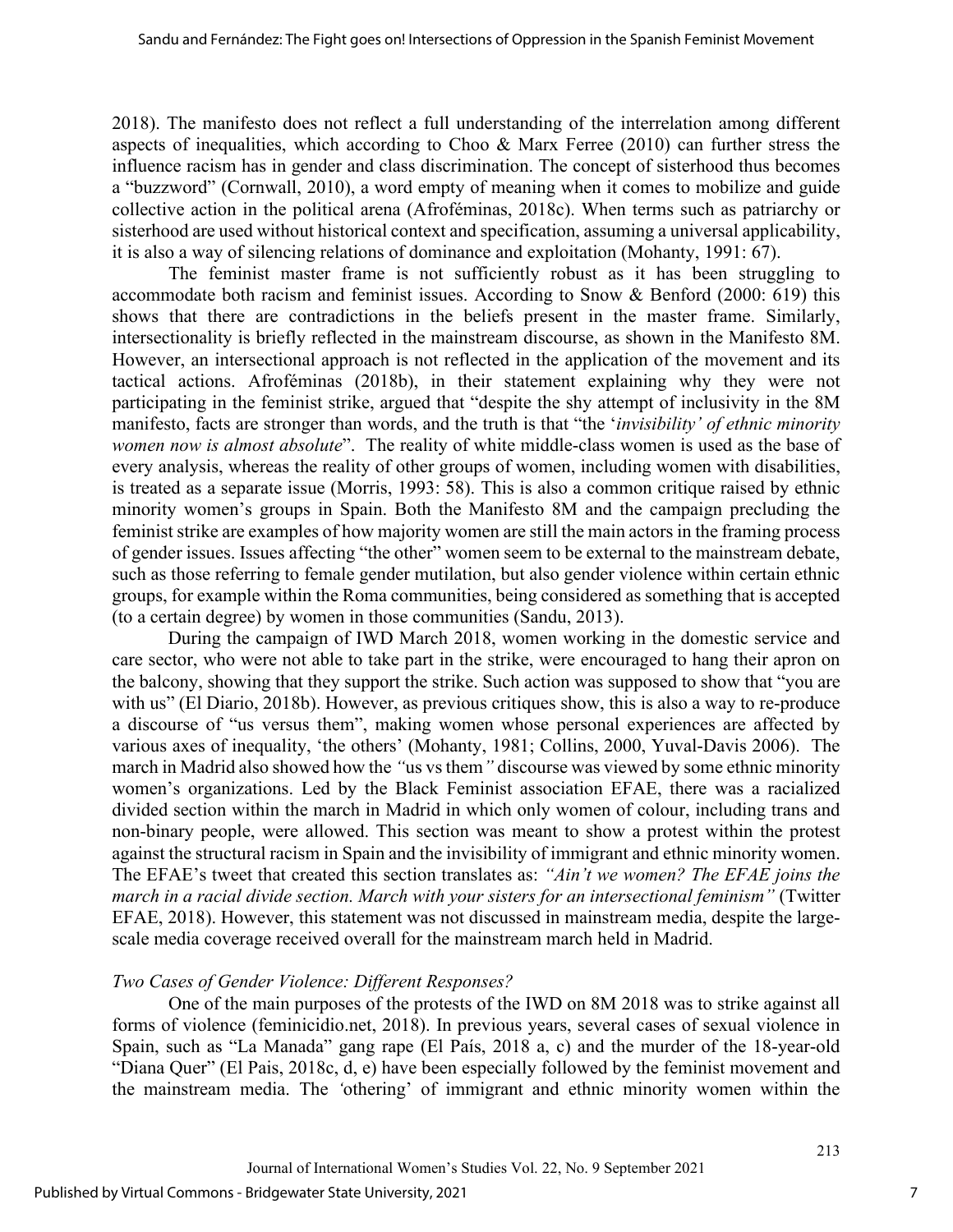women's movements in Spain can also be identified by how media responds to certain events. In the aftermath of the strike of  $8<sup>th</sup>$  of March 2018, the media in Spain has helped the feminist movement by reporting against cases such as the "La Manada". For example, when the court reduced this sentence from rape to sexual assault, dozens of marches were organized in a few hours in various cities all over the country (Blasting News, 2018). The mobilization of the women's movements was overwhelming; however, it was led by white feminist organizations impacting on news release in different mainstream media services.

Immigrant and ethnic minority activists argued that reactions to cases of sexual violence are treated differently by the media depending on the victims' ethnic or migrant status (Afroféminas, 2018c). They argued that cases where the victims are migrant or ethnic minority women are debated less in the media and on national level campaigns led by majority, white, Spanish activists. There is especially one case that has triggered these critiques, the case of workplace harassment and sexual abuse suffered by dozens of immigrant female workers employed to collect strawberries in Andalucía (Correctiv.org, 2018). The strawberry workers had attempted to make complaints against the extensive and consistent abuse that had been going on for years, but they have been silenced and the accusations classified as false. Recently, more women gathered the courage to go forward with formal complaints (Público, 2018). This case highlights the vulnerability of poor and sometimes illegal migrant women who work in the agriculture sector in precarious conditions, exposed to violence and abuse, without any employment protection. Despite its complexity in terms of women's multiple intersections of oppression, this case had a much lower response in terms of mobilization and protest in the Spanish feminist movement and consequently on the national mainstream news channels. The marches organized to support and defend the strawberry workers were considerably fewer in comparison with the national wave of support received by "La Manada" case, where the victim was a white, Spanish woman. A few protests were organized by the feminist organisation Mujeres24h in Huelva (Andalusia), where the case happened, and only reached Madrid with a march organized by the anti-racist organization Red de Acogida (Canal Sur, 2018).

The difference in response illustrates a critical tension in the Spanish feminist movement, showing that migrant and ethnic minority women are still viewed as outsiders. Following the event, Antoinette Torres Soler, director of Afroféminas, stated:

> "The white feminist organizations did everything possible to mobilize their supporters after the update in "La Manada" case. We celebrate this mobilization, but they were not as proactive to support the strawberry workers from Huelva, which shows that their agenda, is not ours" (Afroféminas, 2018c).

This resonates with what Collins argues when she discusses 'the sides' feminist women take in a discourse. She states that: "each group identifies the oppression with which it feels most comfortable with as being fundamental and classifies all others as being of lesser importance" (2000: 287). When the victim is a majority woman, the profile of the victim makes it easier for the majority women to identify the victimisation, organise and fight against the violence. However, when the victim is a minority woman, the mobilization of majority women is not as effective because these women are still considered as "the other" (Puigvert, 2001).

Some ethnic minority women's organizations in Spain are well structured and organized with a relatively long history. The first such organizations in Spain were formed in the late 1980s and early 1990s by migrant women from Latin America. Other organizations, such as the Roma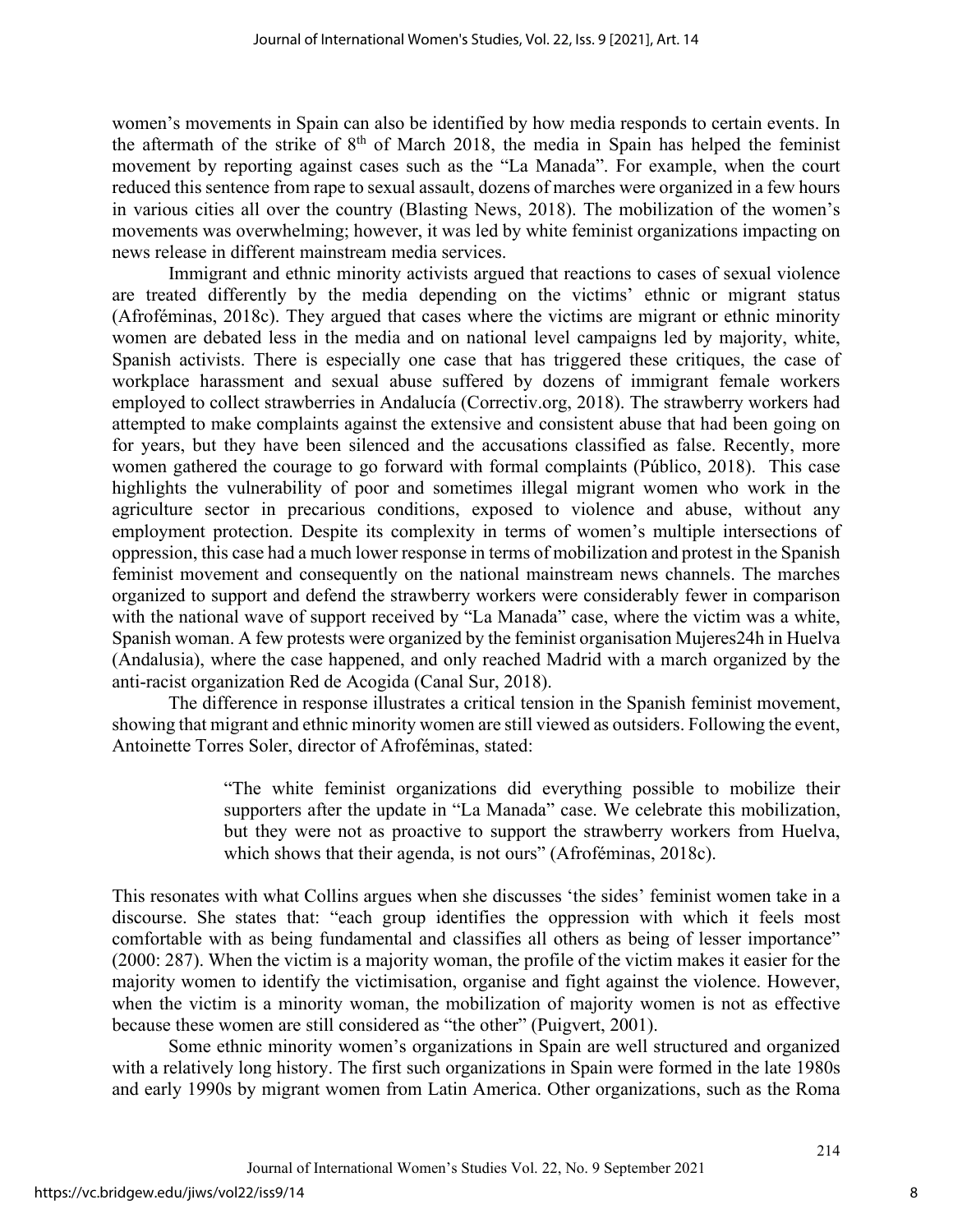women's organization Roma Serseni or the mixed organization Opañel, have been functioning since 1991, despite the fact that Roma population has been present in Spain for centuries. However, when it comes to claims-making, Roma women's concerns have traditionally fallen in between the women's movement discourse, focused in gender equality without a strong intersectional approach, and the minority Roma organizations led by men focused on minority rights, diversity, inclusion and antidiscrimination more generally (Sandu, 2013). Ethnic minority women, have been pioneers in bridging the agendas of women's movements and anti-racist organizations in Spain. New organisations such as Afroféminas, Gitanas Feministas por la Diversidad (Roma feminists for diversity), or Red Latinas (Latina Network) are actively promoting an intersectional approach within the Spanish feminist movement, mainly via online platforms. Roma feminists also organise anti-racist seminars as well as lectures on diversity and feminist activism among Roma women (Sordé Martí, et.al. 2012: 1239). Nevertheless, Roma women are still framed as "the others" by more influential actors in the Spanish debate, who claim that Roma women are usually passive agents (Sordé Martí at al. 2012; Sandu, 2013).

#### **Conclusion: Tensions in the Representation in the Spanish Feminist Movement**

This paper argues that minority women's movements have filled the space in between gender and racial debates, focusing on issues that combine gender, ethnic and racial inequalities, advocating for an intersectional approach. It showed that in the Spanish context, once racism enters in the gender and discrimination debate, the mainstream media treats it as a different topic (Pikara Magazine, 2018). For example, during and after the feminist strike on the IWD, the mainstream media focused only on the issues linked to the gender pay gap and sexual harassment in the workplace. Newspapers and TV channels invited Spanish majority women to speak about these issues. June Fernandez, journalist and feminist activist, claims that "there was little to no mention in the mainstream media to the heteronormative and capitalist system that the organisers of the strike wanted to call out" (idem). At the same time, she highlighted the absence of immigrant or ethnic minority women interviewed on the occasion of the strike.

The media approaches the feminist issues with a parcelled-up vision, reflected in the mainstream feminist discourse. Issues of racism or trans people's rights are still considered different from feminist claims. According to June Fernandez: "it is not possible to explain what the patriarchy is and how it functions if we only take into account the interpretation of privileged women" (Pikara Magazine, 2018). Lucía Mbombio, journalist and feminist activist, states:

> "when the state speaks about "women", it refers to those who are white, cisgender and heteronormative, because for the rest of us there is always an adjective attached to it. We do not have the right just to be *"women", but we are trans, Black, Latina… women"* (Pikara Magazine, 2018).

Immigrant and ethnic minority women are largely unrepresented in the feminist Spanish movement. In the political arena, it is only in the recent years that ethnic minority women have had representation in Congress. Najat Driouech, the first Muslim deputy woman in Cataluyna (La Vanguardia, 2018), María José Jiménez, president of Asociacion Gitanas Feministas por la Diversidad and deputy in Salamanca (El Diario, 2015), or Rita Bosaho, the first black deputy of Congress in Spain, are some examples of ethnic minority female politicians. The lack of political and institutional representation of migrant and ethnic minorities in Spain is one of the main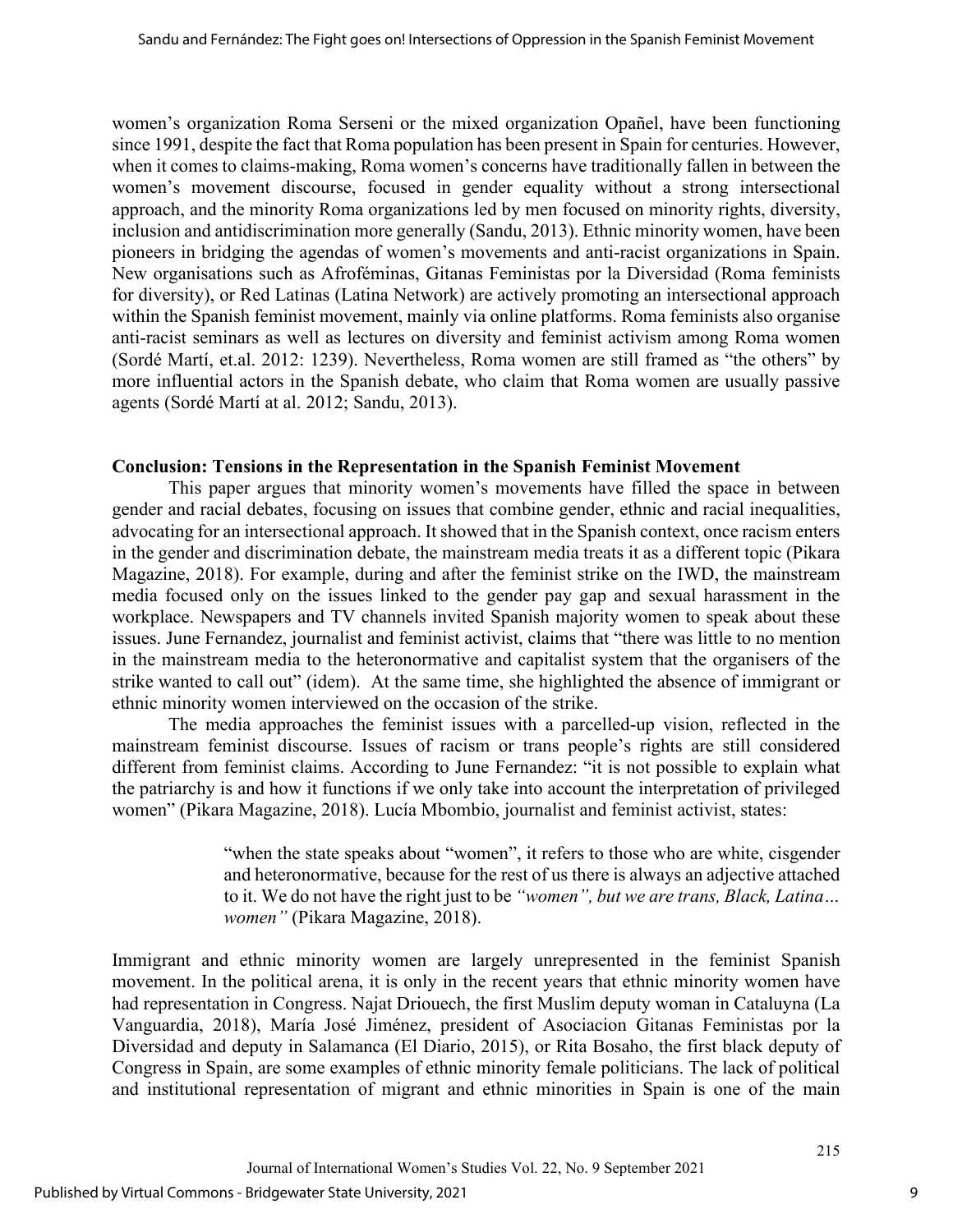critiques that these women politicians are voicing. They claim that there are not enough opportunities for organizations like Roma Serseni, Afrofeminas and EFAE to make their claims. As a result, their role as signifying agents is diminished and they are perceived as recipients of state policies, and not as active participants. This critique is present in many immigrant and ethnic minority women's organizations. Carmen Fernandez, Vice-president of Gitanas Feministas por la Diversidad states: "One of our main political causes as Roma feminists are making politicians understand that Roma people have to stop being the object of social projects and start being the active subject in them" (El Español, 2017).

The otherization of ethnic minority women's organizations by the state also influences their role in the dialogue, design, and implementation of gender equality policies. Compared to majority women's organizations, they do not have access to the same spaces of participation and are not consulted by the state when it comes to gender policy issues (Predelli et. al. 2012).

One of the main critiques of Spanish ethnic minority feminist activists is the necessity to decolonize the feminist philosophy in the country through the diffusion of black, Roma, Muslim, and Latin American women's cosmovision and feminist philosophies (El Diario, 2018b). Following Afshar & Maynard (2000: 809), immigrant and ethnic minority women's critique points out the necessity of building and spread their "histories" to subvert the discourse of otherization that many women's groups bear in western countries such as Spain. The importance of these philosophies and histories lies in their uniqueness. They re-present the particular life experiences of immigrant and ethnic minority women in Spain, since they fall in between other discourses, as it is the case of antiracist discourses, usually led by men; or the traditional feminist discourses, led by white women; or in the class discourse, where race and ethnicity are not fully accounted for. June Fernandez writes in relation to the outcomes of the IWD's strike:

> "*it is essential for us all to understand that speak about racism is not a different issue from speaking about gender. Patriarchy, colonialism, and neo-colonialism are not disconnected entities, but the pillars of a complex system of powe*r" (Pikara Magazine, 2018).

In order to spread different counterhegemonic discourses in the Spanish feminist agenda, it is essential to create the base for sustainable strategic alliances that properly understand the implications of the intersectional approach, able to surpass the vague concept of sisterhood solidarity. In her work with ethnic minority women in the Basque country, Goikoetxe (2016) argues that Spanish feminism can be improved by including a wider diversity of practices that women around the world have developed in order to survive and fight patriarchy and thus form new, stronger alliances. Some ethnic minority women´s organisations, such as Romí, the first Roma women´s organisation in Spain, claim that it is necessary to create alliances among majority and minority women and use the moments of crisis within the women´s movements as a way to make it more inclusive (Fernández, D., 2011: 5). Acknowledging the historically and codetermined character of different axes of inequality may result in a better understanding of the white privilege embedded in the women´s movement in Spain, as well as the lack of an intersectional approach in the Spanish mainstream feminist discourse (Choo &Marx Ferree, 2010: 129).

This paper has considered what and how structural inequalities are being reproduced in the framing process of the contemporary debate about feminist issues in Spain. To do so, we have analysed the elements related to intersectionality and representation in the mainstream feminist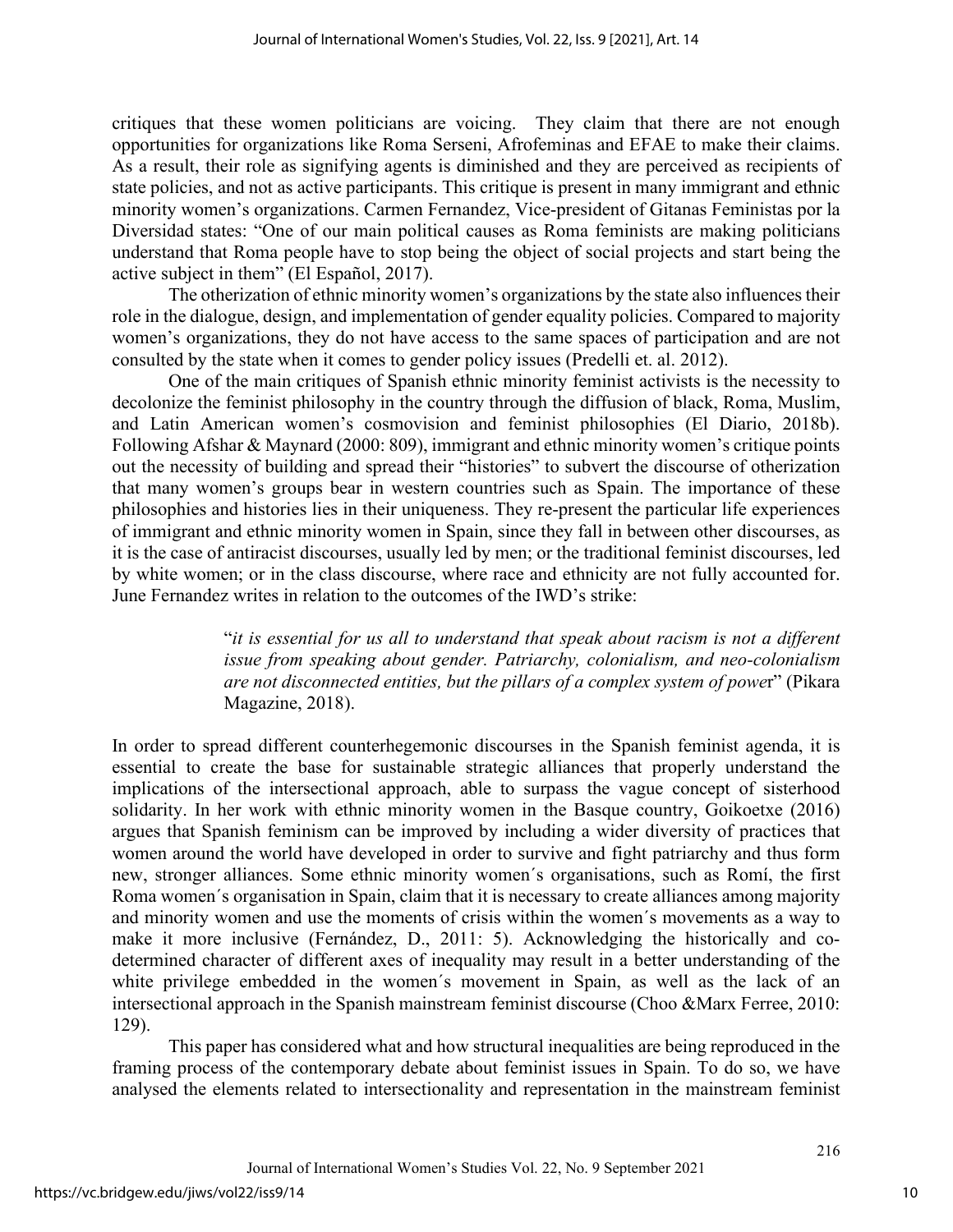discourse, using the case study the 2018 feminist strike. These events are a good example of how the women's movements in Spain are organized since its results have been polarised depending on the perspective used to assess them. On the one hand, the feminist strike has been considered a huge success for most feminists and mainstream media in the country (The Guardian, 2018; El País, 2018a; El Diario, 2018a). On the other hand, several ethnic minority women's organizations claimed that the 2018 WID strike did not use an intersectional approach in terms of its political claims and representation and has therefore left out several groups of women out of the debate (Afroféminas, 2018b).

We have used critical frame analysis to understand the mainstream feminist discourse in Spain and its inclusion of ethnic minority women´s organizations. Our findings are as follows. First, we argued that the mainstream feminist discourse in Spain accommodates the women-of colour and postcolonial critiques in its political claims only in part. This is based on the analysis of the Manifesto 8M in relation to the inclusion of an intersectional approach and the usage of the sisterhood solidarity concept. Although ethnic and minority women are included in the Manifesto 8M for the feminist strike, they seem to be secondary to issues such as employment, gender equality or class. Sisterhood solidarity is contested and used as part of a universalist discourse that makes invisible the importance of race and ethnicity as axes of inequality (Afroféminas, 2018b).

Second, we point out that silences in the media and in mainstream feminist discourse are a sign of how immigrant and ethnic minority women are "othered". This is based on the type of reactions recorded in the news to the two gender violence events, such as "La Manada" case (El País, 2018c) and "Las temporeras" case (Correctiv.org, 2018). In these cases, the Spanish feminist master frame shows weakness in combining its values with its tactical actions (Snow& Benford, 2000: 619). Thus, when the victim is a majority woman, the women's movements is quickly organized because the profile of the victim makes it easy for them to identify the victimization and feel represented by it. However, this process of identification and representation that lead to political action does not happen as quickly and effectively when victims are ethnic minority women (Collins 2000: 287).

Third, although it could be argued that this lack of representation is due to the weak organization and structure of ethnic minority women's organizations, their relatively long history, and good structure demonstrates that this is not the case. Using the example of Roma women´s organizations in Spain, who have been in the country for centuries and have developed wellstructured networks, we argue that the lack representation is a consequence of the country´s structural racism. Despite being organized, certain ethnic minority women´s groups cannot forward their demands as much as majority women do, as they do not have the same opportunities to access the mainstream media or the government (Sandu, 2013). More recently, organizations like Roma Serseni in Madrid have been involved in European projects supporting like the Pal.eu project, on wider Roma anti-discrimination, integration and employment issues (Pal.eu.project), while they remain at the periphery of the feminist debate in Spain.

Fourth, we suggest that the ethnic minority women's philosophies should be used as a way of constructing a counterhegemonic discourse that may counteract the racist tradition in European majority feminism. Recognising both issues of feminism and racism is an essential pre-step in the creation of strategic bridges based on strategic solidarity in the Spanish women's movements. This paper suggests that new feminist alliances should identify the positions of power that exist in particular contexts and address gender and race inequalities emerging from such positions. Through the recognition of these historical roots of today´s white privilege within the women´s movements, it is possible to acknowledge the historically and co-determined character of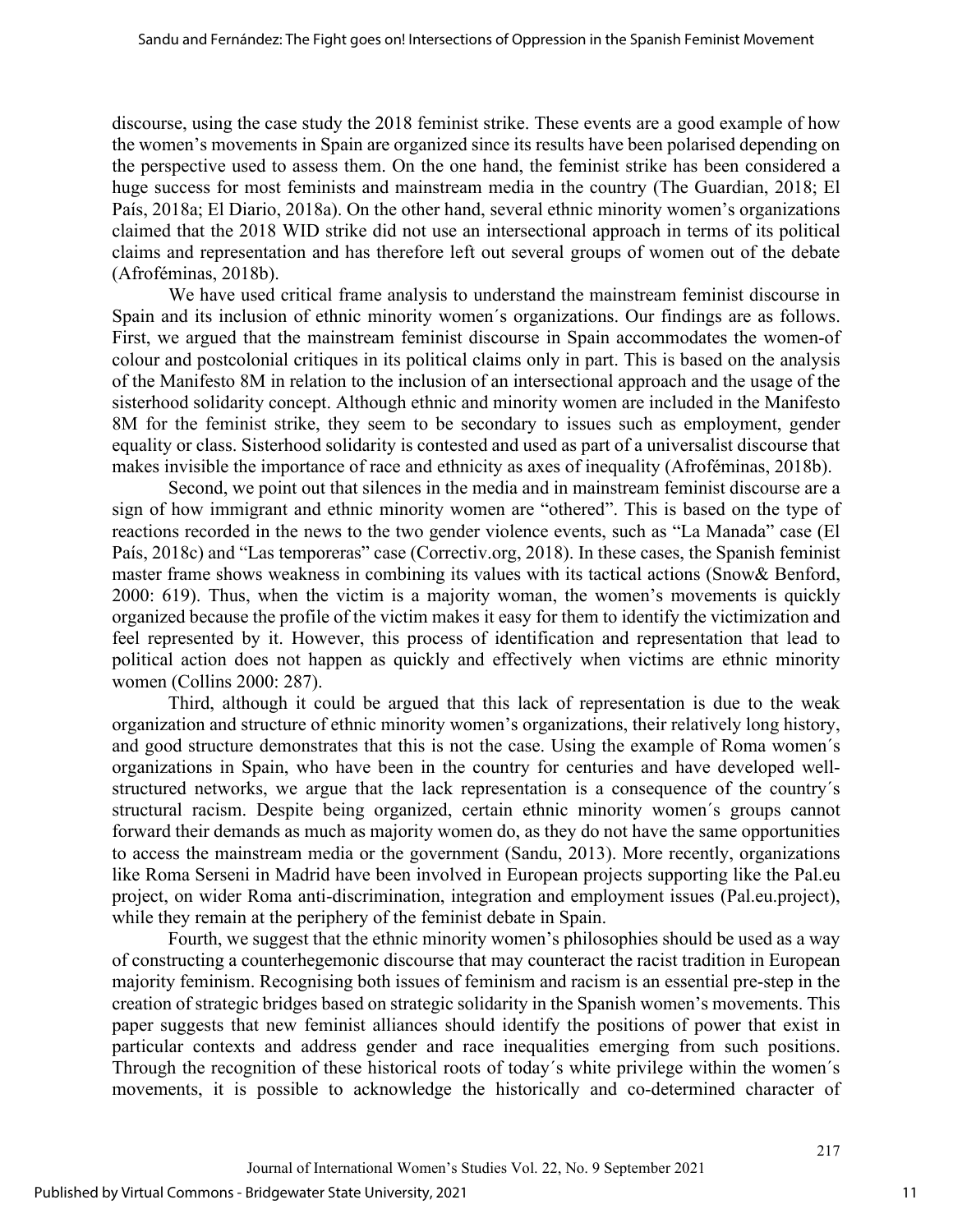inequalities. This may then lead to more representation and voice the in the Spanish mainstream feminist discourse, following an intersectional approach.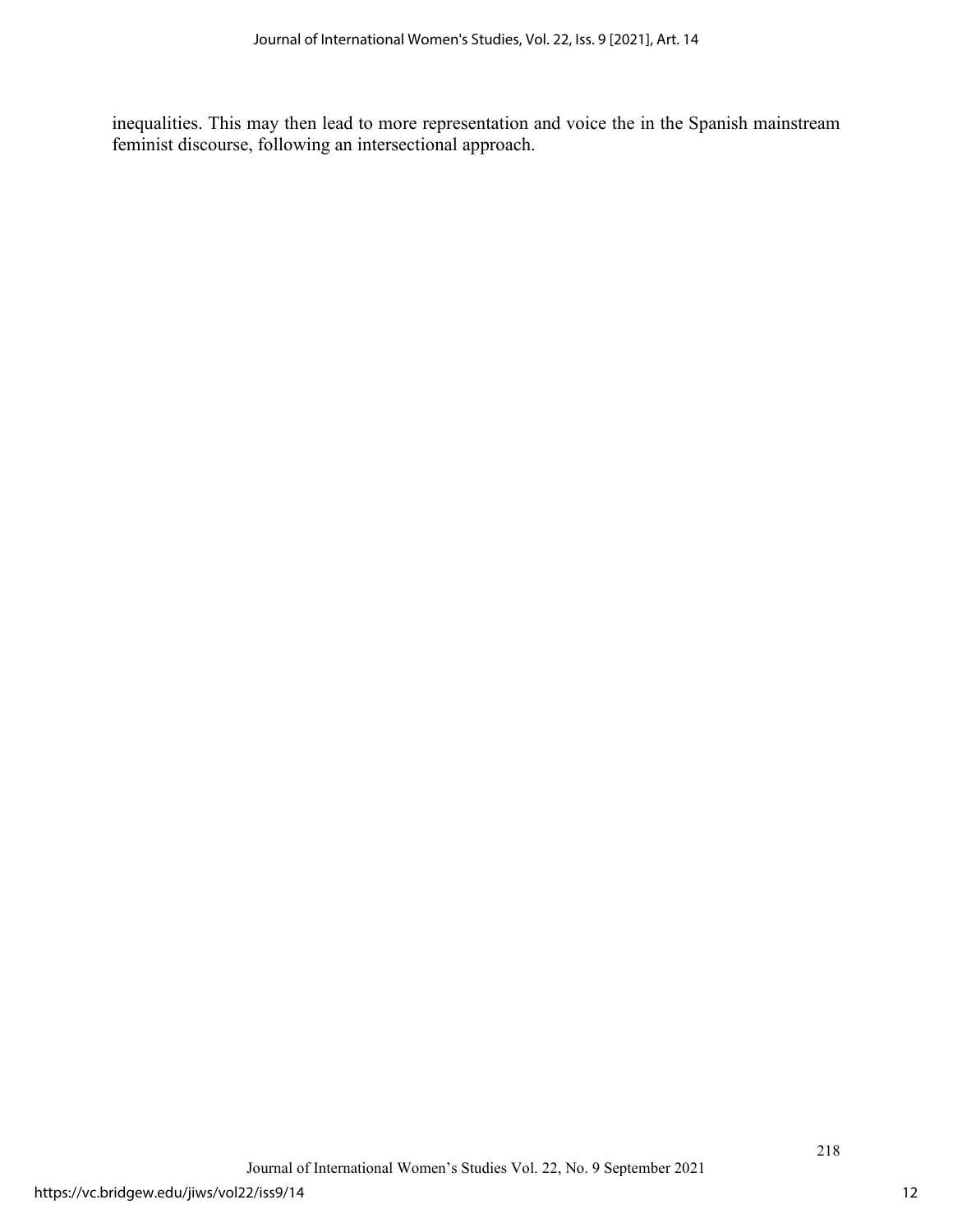### **References**

- Afroféminas (2018a). *Por qué afroféminas no se suma a la Huelga Feminista.* [https://afrofeminas.com/2018/03/05/porque-afrofeminas-no-se-suma-a-la-huelga](https://afrofeminas.com/2018/03/05/porque-afrofeminas-no-se-suma-a-la-huelga-feminista/)[feminista/](https://afrofeminas.com/2018/03/05/porque-afrofeminas-no-se-suma-a-la-huelga-feminista/)
- Afroféminas (2018b). *La huelga feminista como mujer negra*. [https://goo.gl/JPrR9K.](https://goo.gl/JPrR9K)
- Afroféminas (2018c). *Hasta para ser violada es mejor ser blanca. Sobre las temporeras de Huelva y la inacción del feminismo*. [https://goo.gl/2xpW5H.](https://goo.gl/2xpW5H)
- Afshar, H., & Maynard, M. (2000). Gender and ethnicity at the millennium: from margin to centre. *Ethnic and Racial Studies*, 23(5), 805-819.
- Amorós, C., & Cobo, R. (2005). Feminismo e Ilustración, in C. Amorós & A. De Miguel. *Teoría feminista: de la ilustración a la globalización*, (Vol.1. pp. 91- 145). Madrid: Minerva.
- Bacchi, C. (1999). *Women, Policy and Politics: The construction of policy problems*. London: Sage.
- Bacchi, C. (2005). Discourse, Discourse Everywhere: Subject "Agency". Feminist Discourse Methodology, *Nordic Journal of women's studies*, December 2005, 13 (3), 198-209. <https://doi.org/10.1080/08038740600600407>
- Blasting News (2018). La condena social de La Manada. [https://goo.gl/jtQdE6.](https://goo.gl/jtQdE6)
- Bustelo, M. (2009). Spain. *International Feminist Journal of Politics*, 11(4), 530-546. DOI: [10.1080/14616740903237491](https://doi.org/10.1080/14616740903237491)
- Bustelo, M. (2016). Three Decades of State Feminism and Gender Equality Policies in. Multi-Governed Spain. *Sex Roles,* 74(3), 107-120. DOI: 10.1007/s11199-014-0381-9
- Campani, G., Salimbeni, O., & Cabral I. (2006). Mapping of policies affecting female migrants and policy analysis: the Spanish Case. Working paper no. 7-WP1, December 2006, FeMiPol, Integration of Female Immigrants in Labour Market and Society. Policiy Assessment and Policy Recommendations.
- Canal Sur. (2018). *Protestas en Huelva y Madrid para apoyar a las temporeras de Huelva*. [https://goo.gl/3Q6T8p.](https://goo.gl/3Q6T8p) Posted on: 17/06/2018.
- Choo, H. Y. & Marx Ferree, M. (2010). Practicing Intersectionality in Sociological Research: A Critical Analysis of Inclusions, Interactions and Institutions in the Study of Inequalities. *Sociological Theory*, 28(2), 129-149.
- Crenshaw, K. (1989). Demarginalizing the Intersection of Race and Sex: A Black Feminist Critique of Antidiscrimination Doctrine, Feminist Theory and Antiracist Politics, *The University of Chicago Legal Forum,* Vol. 1989(1), Article 8, 139-167 <http://chicagounbound.uchicago.edu/uclf/vol1989/iss1/8>
- Crenshaw, K. (1991). Mapping the Margins: Intersectionality, Identity Politics, and Violence against Women of Color. In Shanley M. L. & Nayaran, U. (Eds.), *Reconstructing Political Thoery. Feminist Perspectives*. Cambridge: Polity Press.
- Collins, H. P. (2000). *Black Feminist Thought*. (2nd ed.). New York: Routledge.
- Coordinadora Feminis[ta,](http://www.feministas.org/) (2018). *Manifiesto 8M*. Available online: [http://hacialahuelgafeminista.org/manifiesto-8m/.](http://hacialahuelgafeminista.org/manifiesto-8m/) Posted on: 08/03/2018.
- Cornwall, A. (2010). Deconstructing Development Discourse: Buzzwords and Fuzzwords*. Development in Practice*. Vol. 17 (4/5), 471-484.
- Correctiv.org (2018). Rape in the fields. Available online: [https://goo.gl/oxkWie.](https://goo.gl/oxkWie) Posted on: 30/04/2018.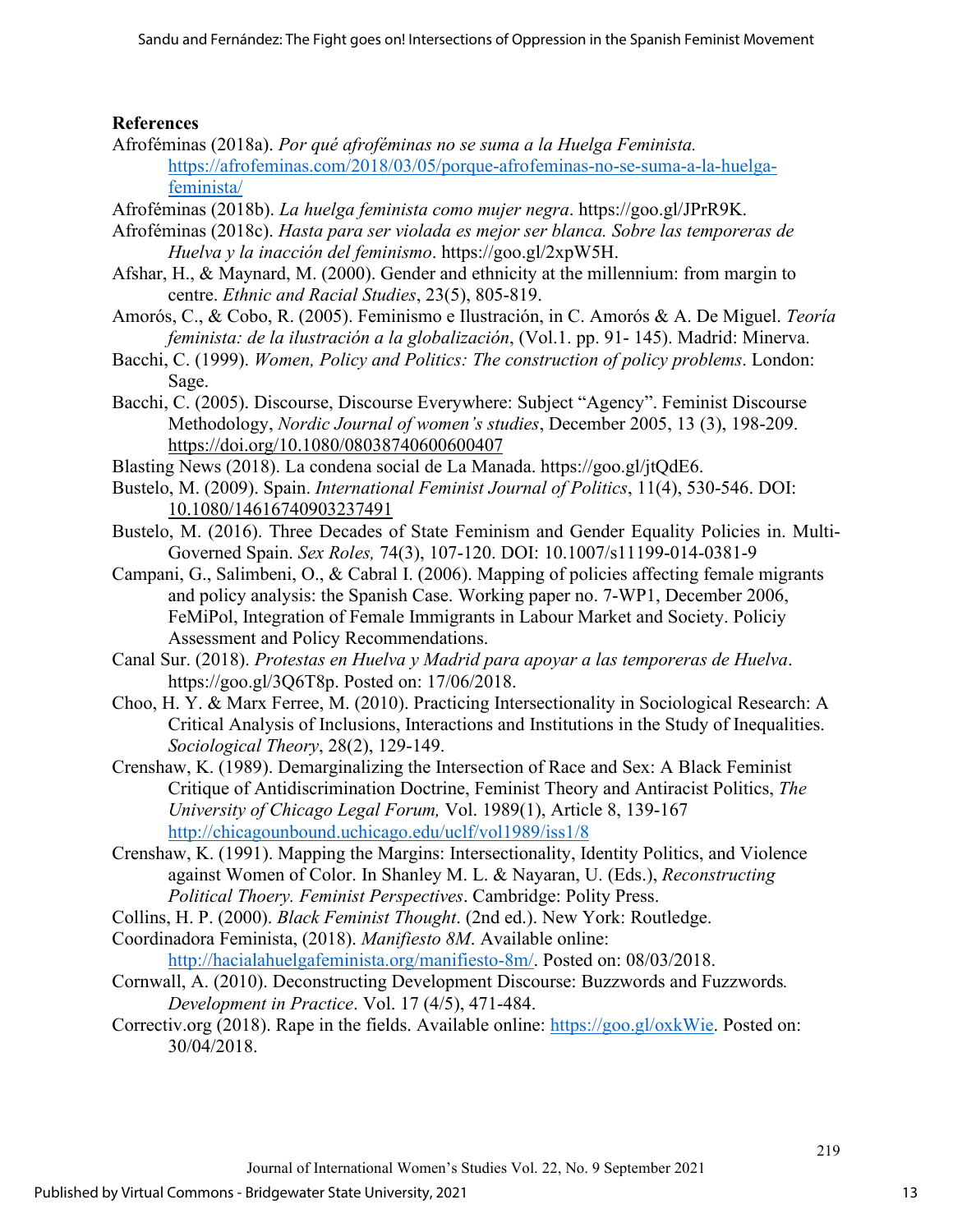- El Diario, (2015). *"Podemos me dijo que no quería llevarme como una gitana florero, sino con una propuesta política concreta*". Available onlin[e: https://goo.gl/BVzDa3.](https://goo.gl/BVzDa3) Posted on: 28/11/2015.
- El Diario, (2018a). *Huelga del 8M, o cómo el feminismo blanco sigue dominando la narrativa de la lucha feminista*. [https://goo.gl/eU5zdq.](https://goo.gl/eU5zdq) Posted on: 05/03/2018.
- El Diario (2018b). *Reflexiones tras un 8M que lo ha cambiado todo*. [https://goo.gl/2rKNLQ.](https://goo.gl/2rKNLQ) Posted on: 26/03/2018.
- El Español, (2017). *Gitanas feministas: La lucha de las payas no nos representa*. [https://goo.gl/N1nJbJ.](https://goo.gl/N1nJbJ) Posted on: 16/11/2017.
- El País, (2018a). El movimiento feminista quiere "parar el mundo" el 8 de marzo. [https://goo.gl/6Z8Cxj.](https://goo.gl/6Z8Cxj) Posted on: 14/01/2018.
- El País, (2018b). *Movilización histórica por la igualdad de las mujeres. Marchas en 120 ciudades, huelga y paros marcan la jornada contra la discriminación, el acoso y la violencia*. [https://goo.gl/2vhHcz.](https://goo.gl/2vhHcz) Posted on: 09/03/2018
- El País, (2018c). *De Gallardón a La Manada: el porqué del éxito arrollador del 8-M en España*. [https://goo.gl/U9hj6S.](https://goo.gl/U9hj6S) Posted on: 18/03/2018.
- El País, (2018d). *La autopsia de Diana Quer confirma que murió estrangulada*. [https://elpais.com/tag/diana\\_maria\\_quer\\_lopez\\_pinel/a.](https://elpais.com/tag/diana_maria_quer_lopez_pinel/a) Posted on: 11/01/2018.
- El País (2018e). El caso de la Manada.https://elpais.com/tag/caso\_la\_manada/ Posted on: 11/01/2018.
- Euractiv, (2019) [Feminism is the word in Spain's electoral campaign EURACTIV.com](https://www.euractiv.com/section/eu-elections-2019/news/feminism-is-the-word-in-spains)
- Expósito Molina, C. (2012). ¿Qué es eso de la interseccionalidad? Aproximación al tratamiento de la diversidad desde la perspectiva de género en España. *Investigaciones Feministas,* 3, 203-222. Universidad de Barcelona.
- Fernández, D. (2011). *I Congreso Mundial de Mujeres Gitanas: Algunas reflexiones para el debate. Instituto de Cultura Gitana*.

[https://www.uimpgranada.es/mujeresgitanas/public/reflexiones\\_para\\_el\\_debate.pdf.](https://www.uimpgranada.es/mujeresgitanas/public/reflexiones_para_el_debate.pdf)

- Forest, M. & Platero, R. (2008). Report Analysing Intersectionality in Gender Equality Polices for Spain and the EU*. Institute for Human Sciences* (IWM). Vienna, 2008.
- Feminicidio.net (2018). *Huelga Feminista #8M: Paramos juntas contra la violencia sexual*. Available online: [https://goo.gl/rCHv8c.](https://goo.gl/rCHv8c) Posted on: 08/03/2018
- Gil, S. L. (2011). *Nuevos feminismos. Sentidos comunes en la dispersión. Una historia de trayectorias y rupturas en el Estado español*. Madrid: Traficantes de Sueños, Movimiento.
- Goikoetxea, Itziar Gandarias (2016). Which 'Mountain' Must Feminism Climb?: Challenges for Feminist Alliances between Migrant and Autochthonous Women's Groups in the Basque Country. *Journal of International Women's Studies*, 17(4), 190-209. Available at: <https://vc.bridgew.edu/jiws/vol17/iss4/14>
- Goñalons Pons, P. and Marx Ferree, M. (2014). Practicing Intersectionality in Spain, *Quaderns de Psicologia*, 16(1), 85-95.
- Hacialahuelgafeminista (2018). *Manifesto 8M.* <http://hacialahuelgafeminista.org/manifiesto-8m/>
- La Vanguardia, (2018). *Convocadas manifestaciones en protesta por la sentencia de "La Manada".* [https://goo.gl/yWQKNh.](https://goo.gl/yWQKNh) Posted on: 26/04/2018.
- Mbomío, L. (2018). #8M: ¿Mujeres somos todas? ¡Ja!, *Pikara Magazine*. [https://goo.gl/jGVQHF.](https://goo.gl/jGVQHF) Posted on: 12/03/2018.